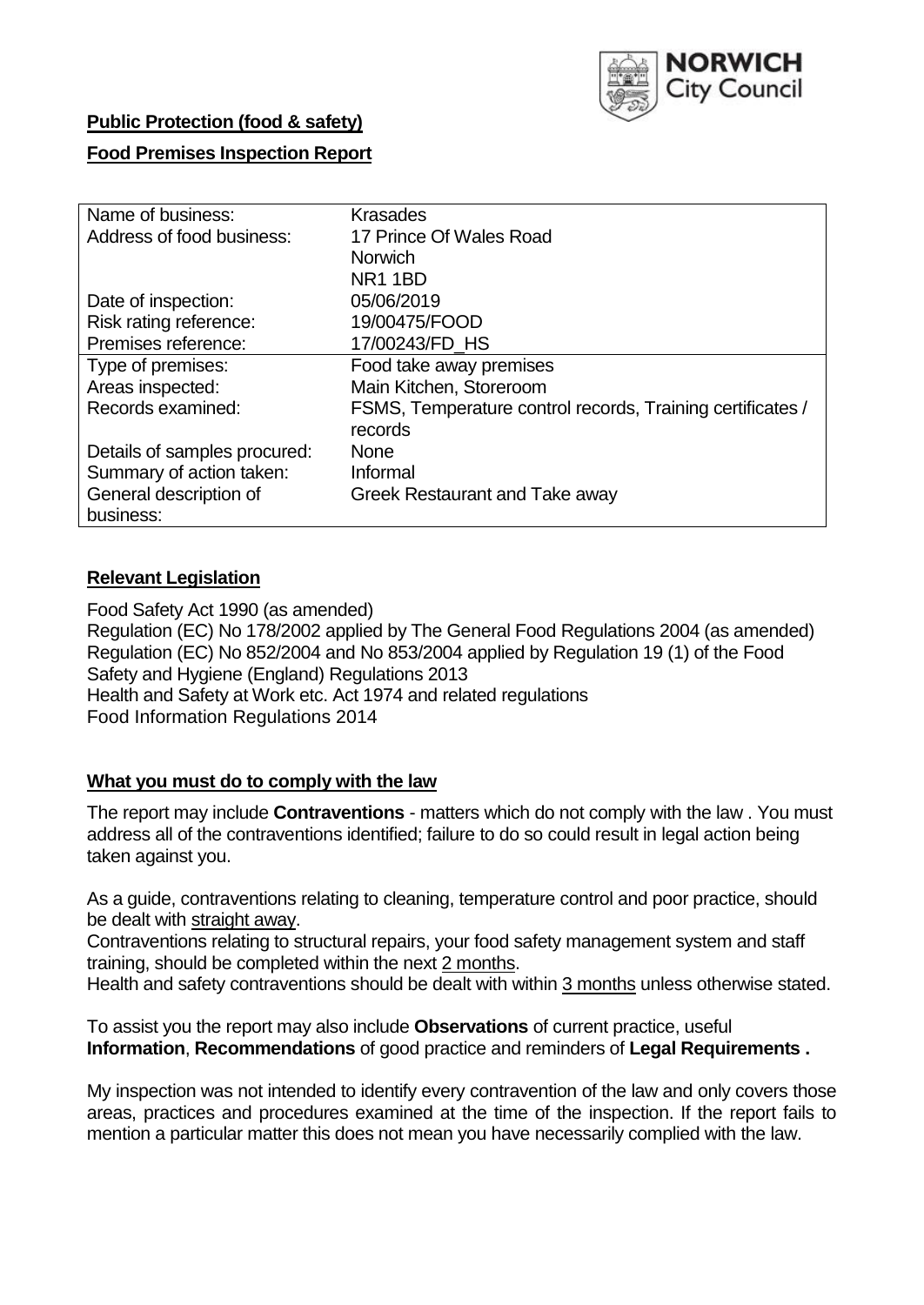# **FOOD SAFETY**

#### **How we calculate your Food Hygiene Rating:**

The food safety section has been divided into the three areas which you are scored against for the hygiene rating: 1. food hygiene and safety procedures, 2. structural requirements and 3. confidence in management/control procedures. Each section begins with a summary of what was observed and the score you have been given. Details of how these scores combine to produce your overall food hygiene rating are shown in the table.

| <b>Compliance Area</b>                     |          |    |          | <b>You Score</b> |                |    |           |                 |          |  |  |
|--------------------------------------------|----------|----|----------|------------------|----------------|----|-----------|-----------------|----------|--|--|
| Food Hygiene and Safety                    |          |    |          | $\Omega$         | 5              | 10 | 15        | 20              | 25       |  |  |
| <b>Structure and Cleaning</b>              |          |    | $\Omega$ | 5                | 10             | 15 | 20        | 25              |          |  |  |
| Confidence in management & control systems |          |    | $\Omega$ | 5 <sup>5</sup>   | 10             | 15 | 20        | 30 <sup>°</sup> |          |  |  |
|                                            |          |    |          |                  |                |    |           |                 |          |  |  |
| <b>Your Total score</b>                    | $0 - 15$ | 20 |          | $25 - 30$        | $35 - 40$      |    | $45 - 50$ |                 | > 50     |  |  |
| <b>Your Worst score</b>                    | 5        | 10 |          | 10               | 15             |    | 20        |                 |          |  |  |
|                                            |          |    |          |                  |                |    |           |                 |          |  |  |
| <b>Your Rating is</b>                      | 5        | 4  |          | 3                | $\overline{2}$ |    |           |                 | $\Omega$ |  |  |

Your Food Hygiene Rating is 3 - a generally satisfactory standard

# **1. Food Hygiene and Safety**

Food hygiene standards are generally satisfactory and maintained. is evidence of some non-compliance with legal requirements. Some lapses are evident however generally you have satisfactory food handling practices and procedures and adequate control measures to prevent cross-contamination are in place. The contraventions require your attention; although not critical to food safety they may become so if not addressed. **(Score 10)**

000300

#### Contamination risks

**Contravention** The following exposed food to the general risk of cross-contamination with bacteria or allergens or its physical contamination with dirt, foreign objects or chemicals:

- food i.e lasagne, roast potatoes and beef stifado were being left to cool at ambient temperatures for 2 - 3 hours and were being covered with tea towels
- raw food i.e chicken was being stored above ready-to-eat foods i.e Baklavas in the fridge
- using containers with loose fitting film on. These containers had been previously used to store raw chicken

**Legal Requirement** At all stages of production, processing and distribution, food must be protected from any contamination likely to render it unfit for human consumption,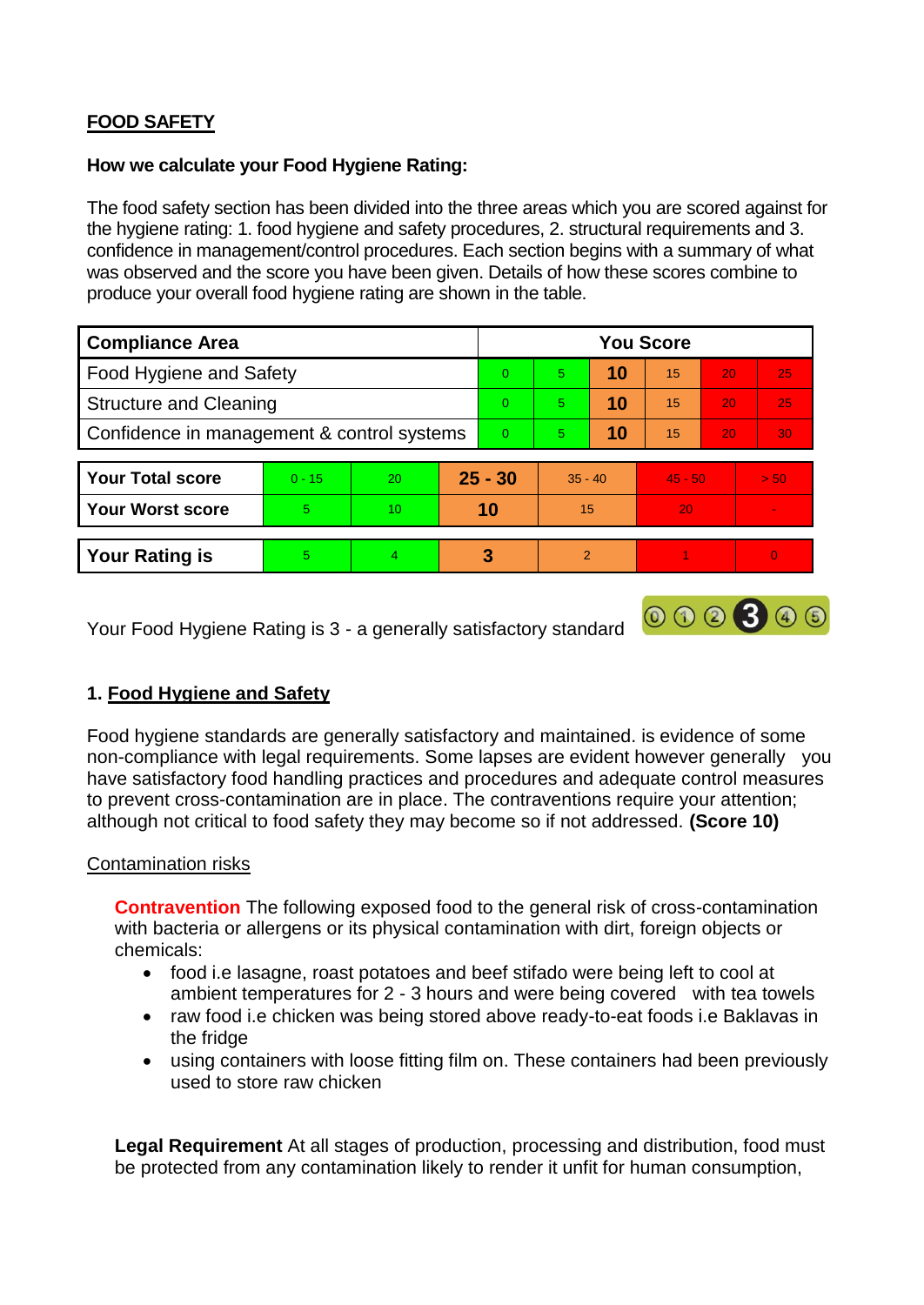injurious to health or contaminated in such a way that it would be unreasonable to expect it to be consumed in that state.

**Guidance** The FSA (visit www.food.gov.uk for more information) has issued guidance on controlling E.coli 0157 through:

\* the complete separation of raw and ready-to-eat food

\* the correct use of wash-hand basins and thorough hand-washing

\* having dedicated equipment (including complex equipment) for raw and ready-to-eat foods

\* through 2-stage cleaning and the correct use of sanitiser

\* and by controlling the risks posed by unwashed vegetables.

**Legal requirement** as you are not using the dishwasher on a regular basis due to the running costs, separate equipment and utensils should be used for handling raw and RTE foods. Such equipment should be easily identifiable (colour coded) and must be stored and washed separately.

**Observation** I was placed to see you that you had a separate fridge for raw meats

#### Hand-washing

**Information** Hand-washing is required:

- \* before handling ready-to-eat food
- \* after touching raw food and its packaging, including unwashed fruit and vegetables
- \* after a break/smoking
- \* after going to the toilet
- \* after cleaning
- \* after removing waste
- \* after blowing your nose

**Guidance** Proper hand-washing is essential to prevent cross-contamination of E.coli 0157 and other harmful bacteria onto food and food contact surfaces. Hand-washing should include the following steps:

- \* wet hands before applying soap
- \* good hand rubbing technique
- \* rinsing of hands
- \* hygienic drying

#### Personal Hygiene

**Contravention** The following are examples of poor personal hygiene or where it was made difficult for food handlers to maintain sufficiently high standards of personal cleanliness:

- food handlers were wearing watches
- a food handler was seen not wearing protective clothing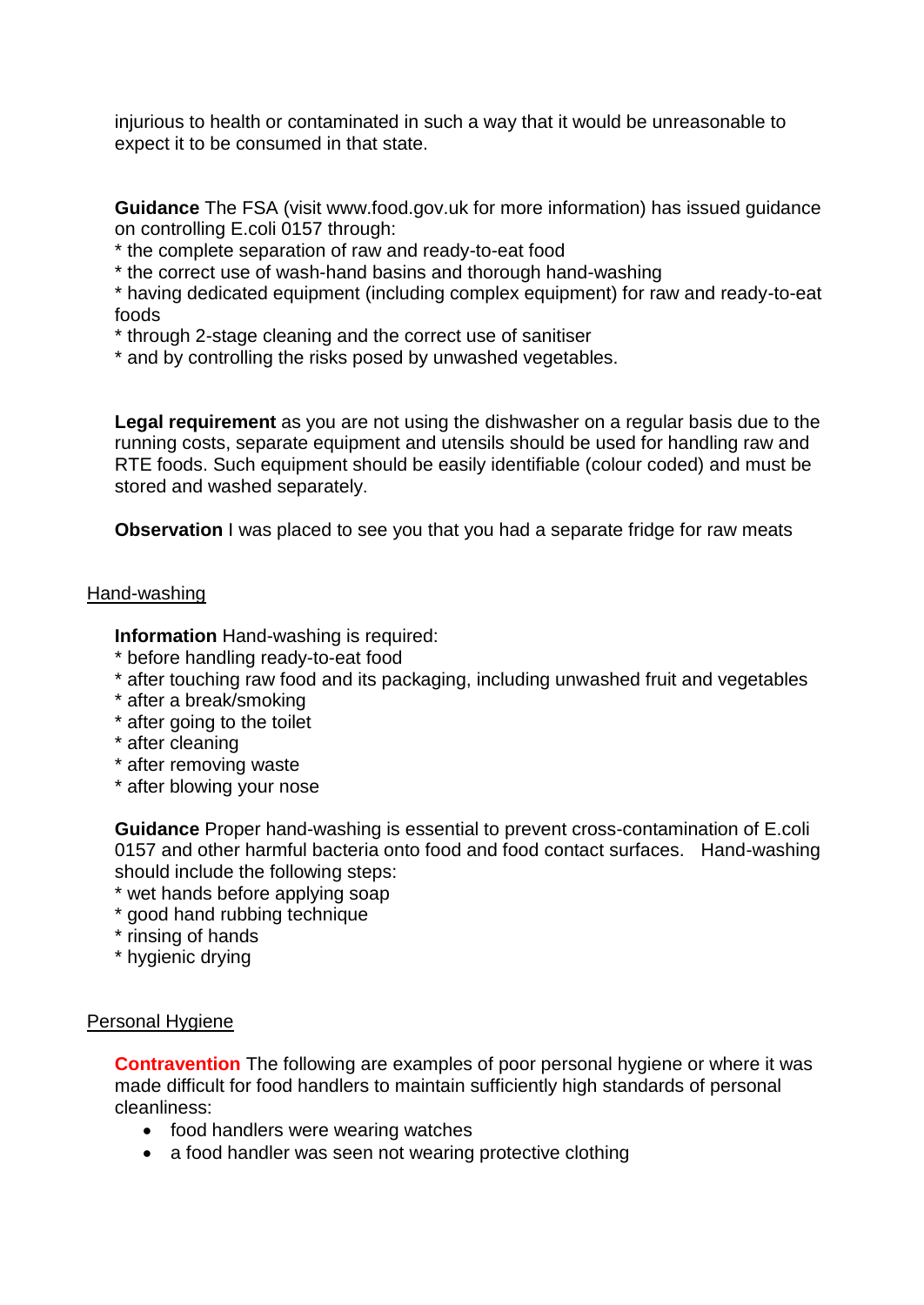**Legal requirement** All persons in food handling areas must wear suitable, clean, and where appropriate protective clothing

#### Temperature Control

**Contravention** A quantity of cooked foods was left out at room temperature. To prevent toxins forming in the cooked foods, you are advised to either keep it hot (above 63°C) or cool it as quickly as possible and store it at or below 8°C prior to being reheated for sale

**Recommendation** Rapid cooling can be achieved by reducing the portion size, either by cutting food into smaller pieces or by decanting into several smaller shallow containers

# Unfit food

**Contravention** Cooked rice was being kept for longer than 24 hours. Cooked rice must be refrigerated to below 8 ° Celsius and used or thrown away after 24 hours.

#### Poor Practices

**Contravention** The following matters represented poor practice and if allowed to continue may cause food to become contaminated or lead to its deterioration:

- cooked food i.e lasagne, roast potatoes and beef stifado was being cooled for 2-3 hrs
- no date labels on foods in the fridge indicating when opened.

**Recommendation** I recommend that you label your own personal foods stored in the fridge i.e beans in oil

# **2. Structure and Cleaning**

The structure facilities and standard of cleaning and maintenance are of a generally satisfactory standard but there are some repairs and/or improvements which are required in order for you to comply with the law. Pest control and waste disposal provisions are adequate. The contraventions require your attention; although not critical to food safety they may become so if not addressed. **(Score 10)**

#### Cleaning of Structure

**Contravention** The following items were dirty and require more frequent and thorough cleaning:

• flooring underneath equipment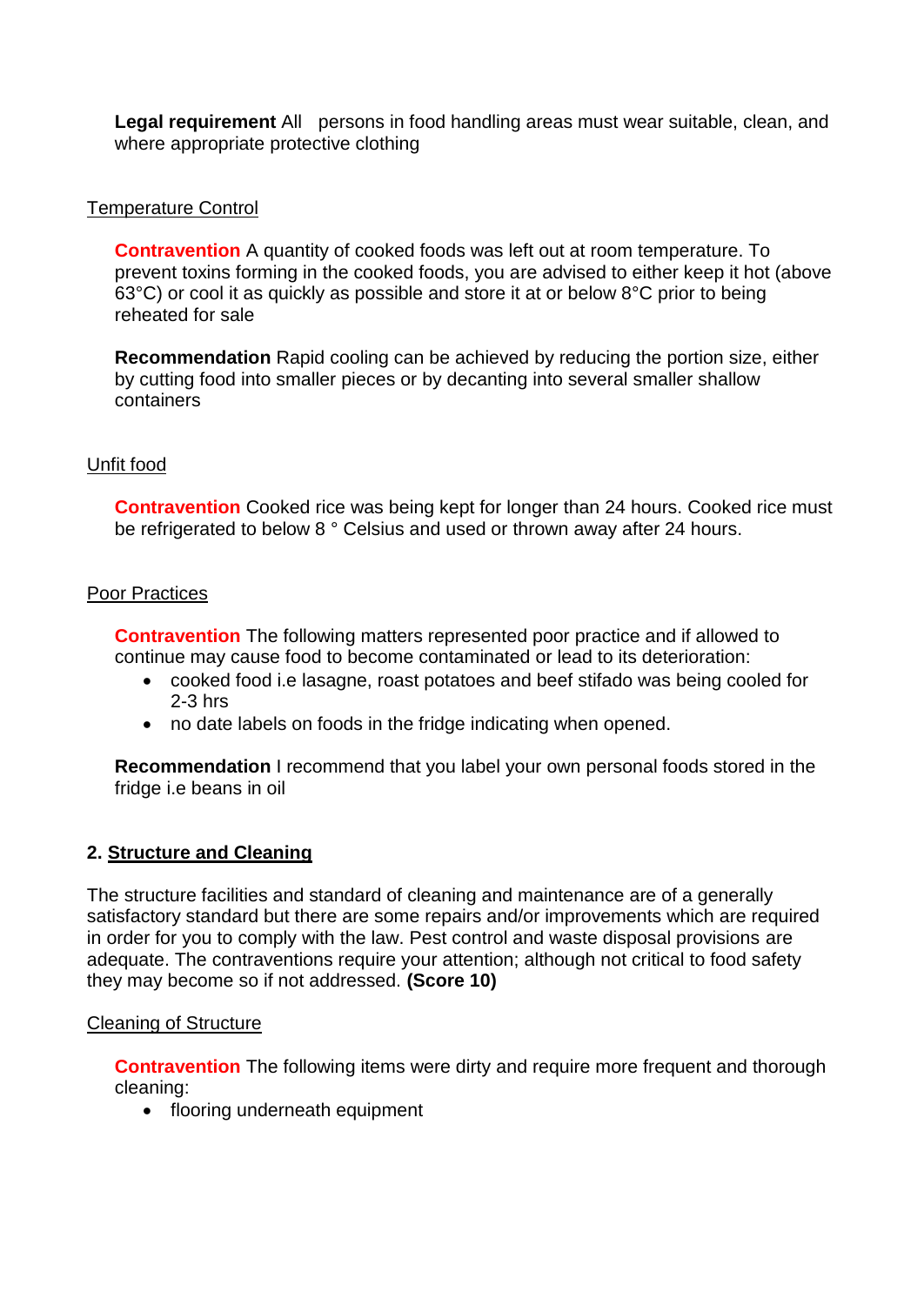### Cleaning Chemicals / Materials / Equipment and Methods

**Observation** I was pleased to see that the premises were kept clean and that your cleaning materials, methods and equipment were able to minimise the spread of harmful bacteria between surfaces.

### **Maintenance**

**Contravention** The following had not been suitably maintained and must be repaired or replaced:

- 3 door under counter fridge was leaking
- the cutting boards were badly scored and need replacing

#### Facilities and Structural provision

**Observation** I was pleased to see the premises had been well maintained and that adequate facilities had been provided.

# Pest Control

**Observation** I was pleased to see that the premises were proofed against the entry of pests and that pest control procedures were in place.

#### **3. Confidence in Management**

There are generally satisfactory food safety controls in place although there is evidence of some non-compliance with the law. The contraventions require your attention; although not critical to food safety they may become so if not addressed. **(Score 10)**

#### Type of Food Safety Management System Required

**Contravention** You currently do not have a food safety management system or what you do have in place is not suitable given the food risks associated with your business. Implement Safer Food Better Business (SFBB) or an equivalent food safety management system.

**Legal Requirement** Food business operators must put in place, implement and maintain a permanent procedure or procedures based on HACCP principles:

- Identify hazards to food.
- Identify the critical limits (what is acceptable and unacceptable).
- Monitor critical control points to ensure critical limits are met.
- Keep appropriate records to demonstrate control measures are effective.